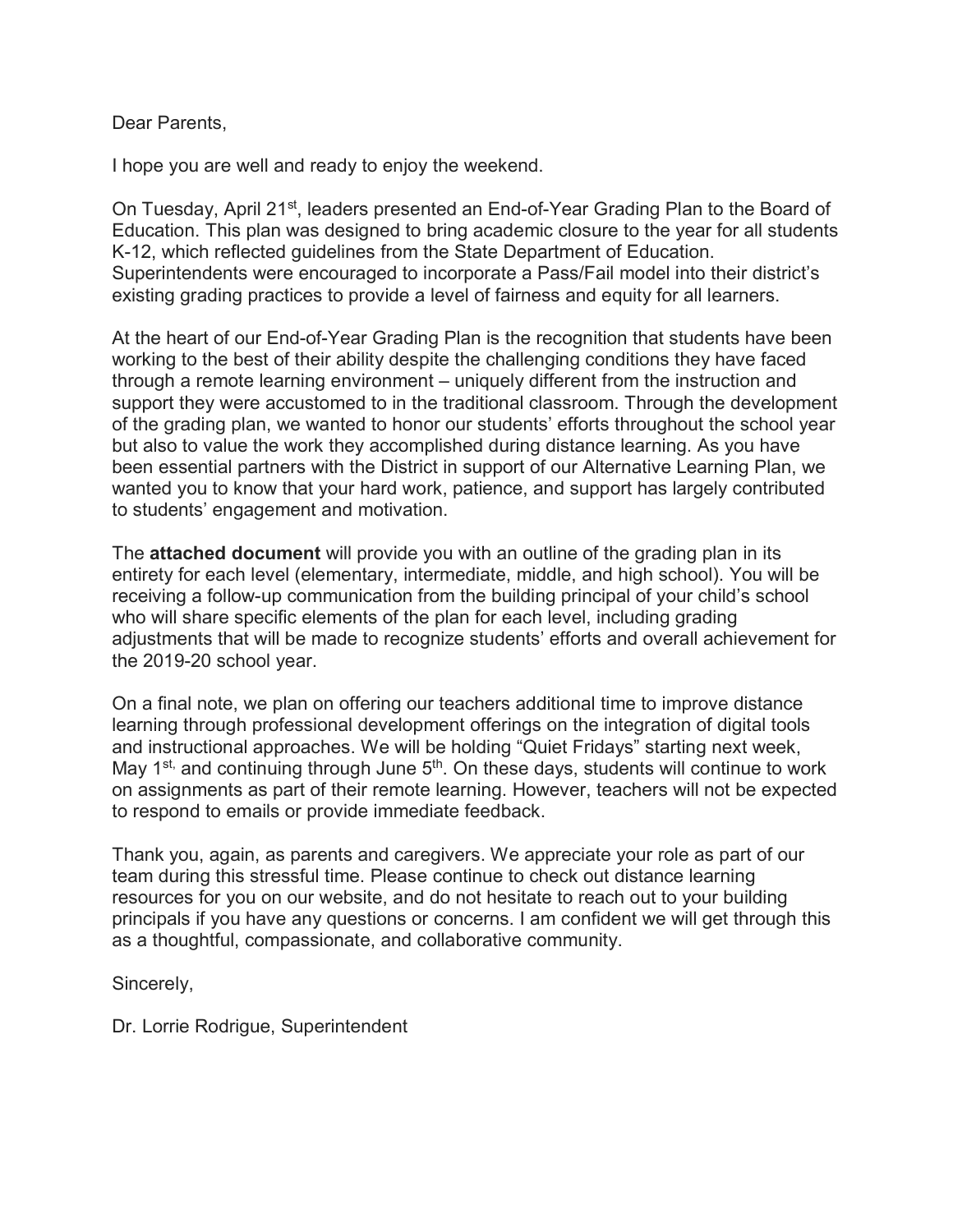### **Newtown Alternative Learning Plan**

#### *End-of-Year Grading*

#### **Introduction**

In response to the Governor's call for school closure in March, Newtown's *Alternative Learning Plan* was created to provide flexible learning opportunities through a "remote" platform outside of the traditional classroom. Regardless of the length of school closure, our plan guided teachers across all grade levels and departments to engage students through a combination of print and digital instructional resources and tools so that learning could continue. The Alternative Learning Plan set out to accomplish several goals:

- Ensure continuity of learning during what might result in an extended closing
- Promote access to information needed for distance learning
- Encourage student independence and ownership of learning

The framework for the learning plan aligned with several ideals at the heart of the District's belief system: *collaboration, consistency, and communication.* Staff and leaders recognized early on that students would not have the same access to teachers during this period of time and may not have the same supports associated within a traditional school environment. Therefore, the alternative learning plan sought to make certain that all families received access to technology, clear directions around content and instructional activities, as well as communication regarding the use of digital and interactive tools to support students at home.

Moreover, teachers understood the delicate balance between flexibility and maintaining common expectations while delivering instruction, offering support, and assessing student learning. Teachers' priorities concentrated on facilitating student engagement and monitoring student progress, while remaining mindful of the obvious challenges posed by a distance learning format. It is important to note that the Newtown Alternative Learning Plan encouraged the use of formative assessments through a digital instructional format. Formative assessments evaluate "in-process" or ongoing learning in order to monitor student progress.

Although the Connecticut State Department of Education (CSDE) noted that educational decisions, including student assessment and grading, typically rest with individual districts, they underscored the fact that students and families would be facing unprecedented challenges in the midst of this global crisis. As a result, the CSDE offered guidance for districts regarding assessment of student learning and grading practices. As part of the State's guidelines, districts were encouraged to adopt a P/F (Pass/Fail) model for the month(s) in which students worked remotely.

In alignment with the CSDE recommendations, the End-of-Year Grading Plan incorporates a P/F option into existing grading practices and honors student effort, performance, and improvement. The grading plan also minimizes the negative impact on students as a result of distance learning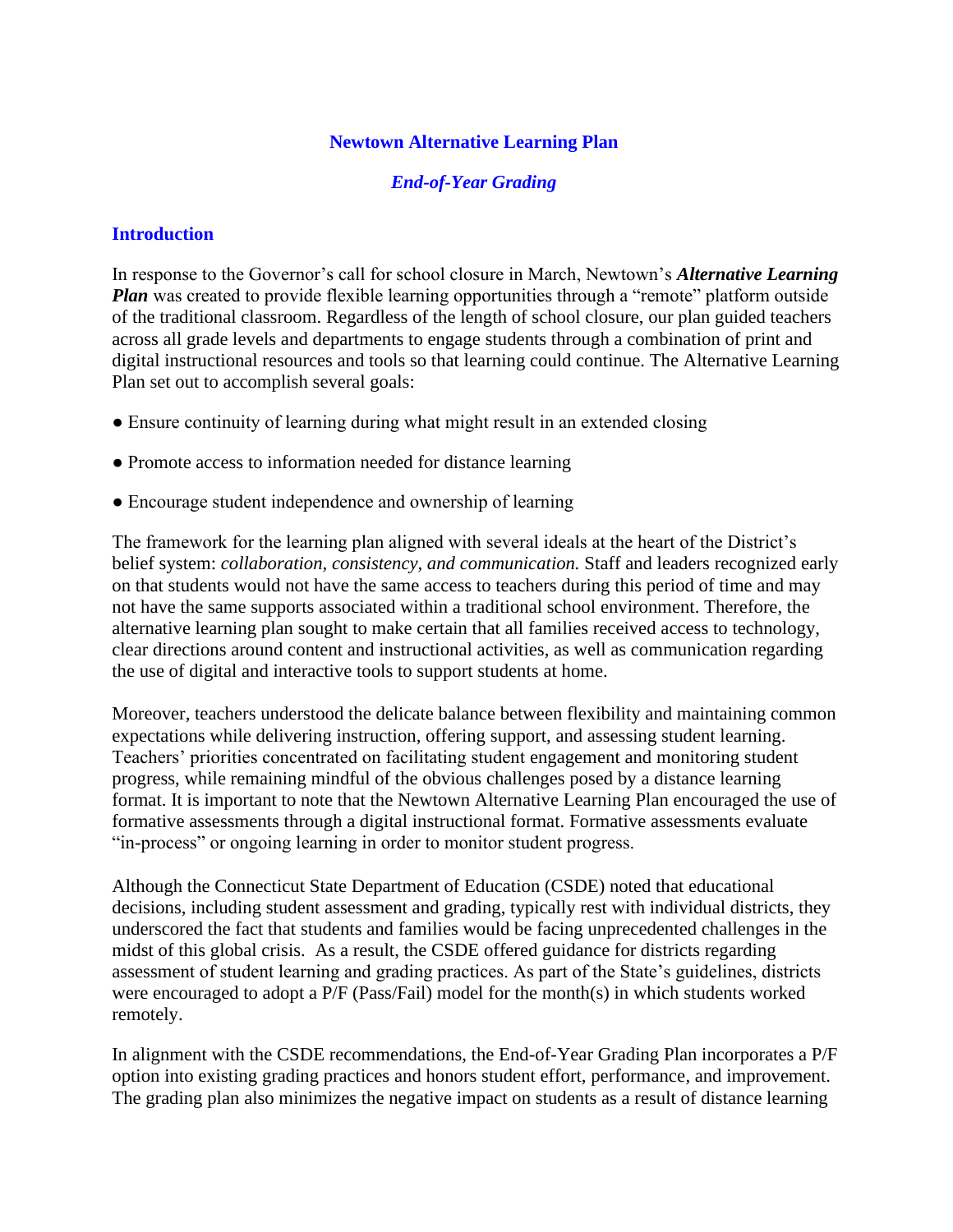and provides an opportunity for students to maintain or improve their end-of-year performance. While the District has adopted a P/F option for Grades 5-12, we wanted to assure students that their achievement over the course of the year would be equally valued.

### **End-of-Year Grading**

Through the Alternative Learning Plan, students were provided both print and digital tools (such as tablets and Chromebooks), and elementary teachers developed appropriate activities in reading, writing, and math, as well as special areas. Grade level teams worked collaboratively to identify common assignments to measure student progress and continue to provide meaningful and timely feedback to students. As part of the end-of-year evaluation at the elementary level only, teachers will be asked to develop a final **narrative** for each student that focuses on specific standards in which students showed progress over the course of the school year (e.g., reading, writing, math), as well as participation. These narratives will celebrate student effort and improvement evidenced throughout the year.

In grades 5-12, teachers used Google Classroom to deliver content and provide digital instructional opportunities for students. While learning has been asynchronous at all levels, teachers continued to connect with students and monitor ongoing learning and progress. The endof-year evaluation modifications at the intermediate, middle, and secondary levels were specifically designed to recognize students for their effort, progress, and academic achievement demonstrated prior to and during distance learning. It was important to staff and school leaders that students at these levels still be afforded recognition for their achievement and/or academic improvements.

Thus, the following adjustments will be made for students in grades 5-12:

- Decreasing the weighting of the final quarter for NMS and NHS, as well as the final trimester at Reed.
- Eliminating final exams.
- Distributing greater weight for the previous quarters/trimesters for Reed, NMS, and NHS
- Increasing scores from the previous grading period equivalent to an F to reflect a grade of 60.
- Providing an option of P (Pass) for students at NMS and NHS whose grade is 85 or lower and students at Reed whose grade is below a B-.
- Providing an option of  $P+$  (Pass with Distinction) for students at NMS and NHS whose grade is 86+.
- Allowing students at NMS and NHS the option to maintain a traditional grading practice.
- Continuing to calculate scores into a student's GPA.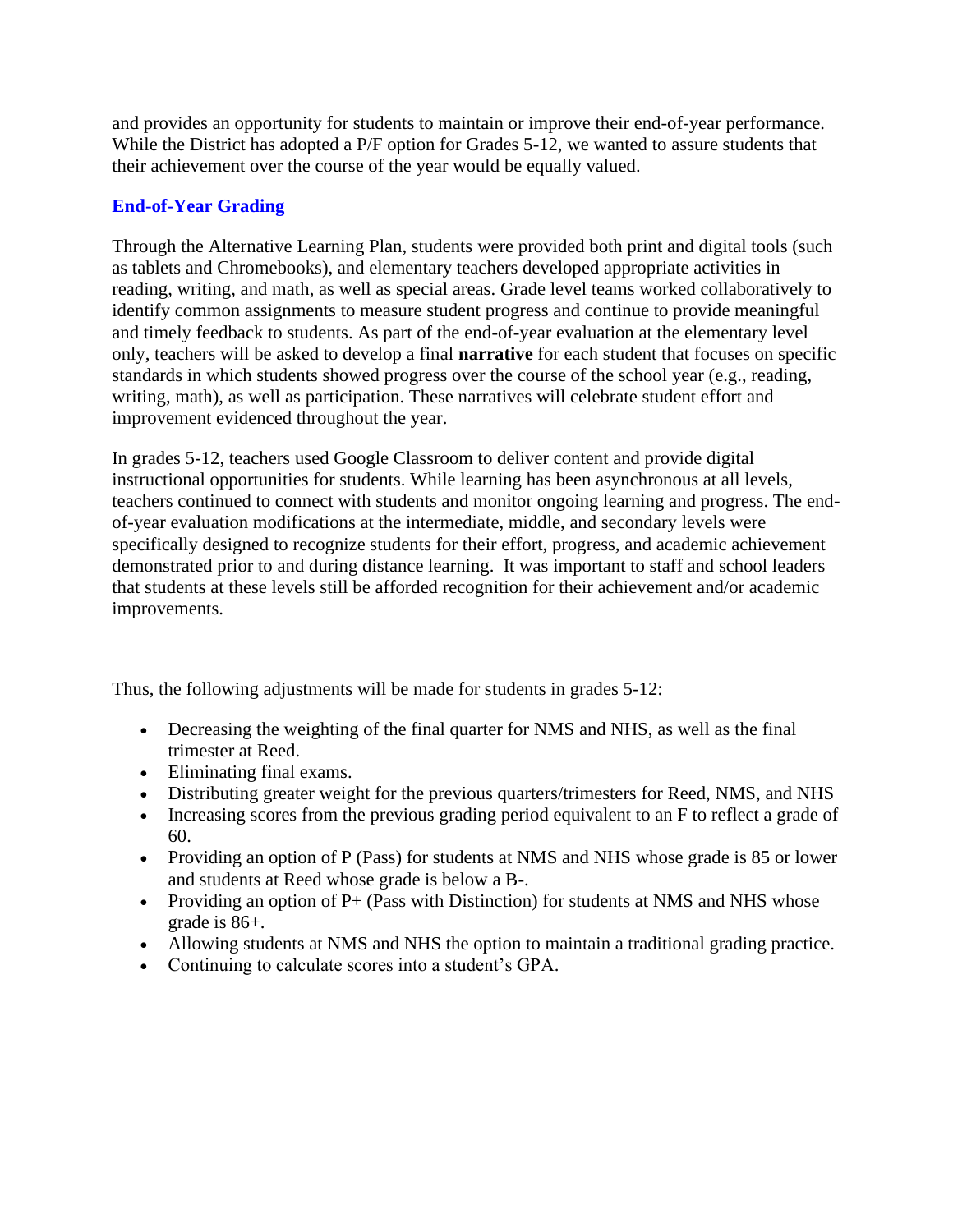**The following charts outline modified grading expectations, new semester or trimester calculations, and typical samples of students adjusted final grades:**

**Elementary Schools (K-4)**

**For classroom teachers, "narrative only" to include the following:**

**1-2 positive only comment(s) on participation.**

**1-2 comments (on each) reading, writing and math progress based on what has been measured over the course of the year (not limited to the time of distance learning).**

**Special area teachers will provide a "narrative only" to acknowledge students who made the effort to participate. No comments will be included for those students.**

**The boxes for the "achievement of standard" will be shaded.** 

**Reed Intermediate School (5-6)**

*Step 1- Reduce* **the weighting of T3 on overall grades**

**New Calculations-** 

 $Y1 = (T1) 40\% + (T2) 40\% + (T3) 20\%$ 

**Additional Information-**

- **T3 Grades between a D- and C+ inclusively will be given a grade of P for Pass.**
- **T3 Grades B- and higher will remain as the appropriate alpha grade.**
- **T3 Failing Grades (31%-64%) will be given an F.**
- **Incomplete (I) will be used for students with extenuating circumstances. Students who earn a T3 Failing Grade (0-30%) will receive an Incomplete (I) and will have an extended opportunity to complete any missing assignments.**
- **ALL Incomplete grades to be resolved by September 2020.**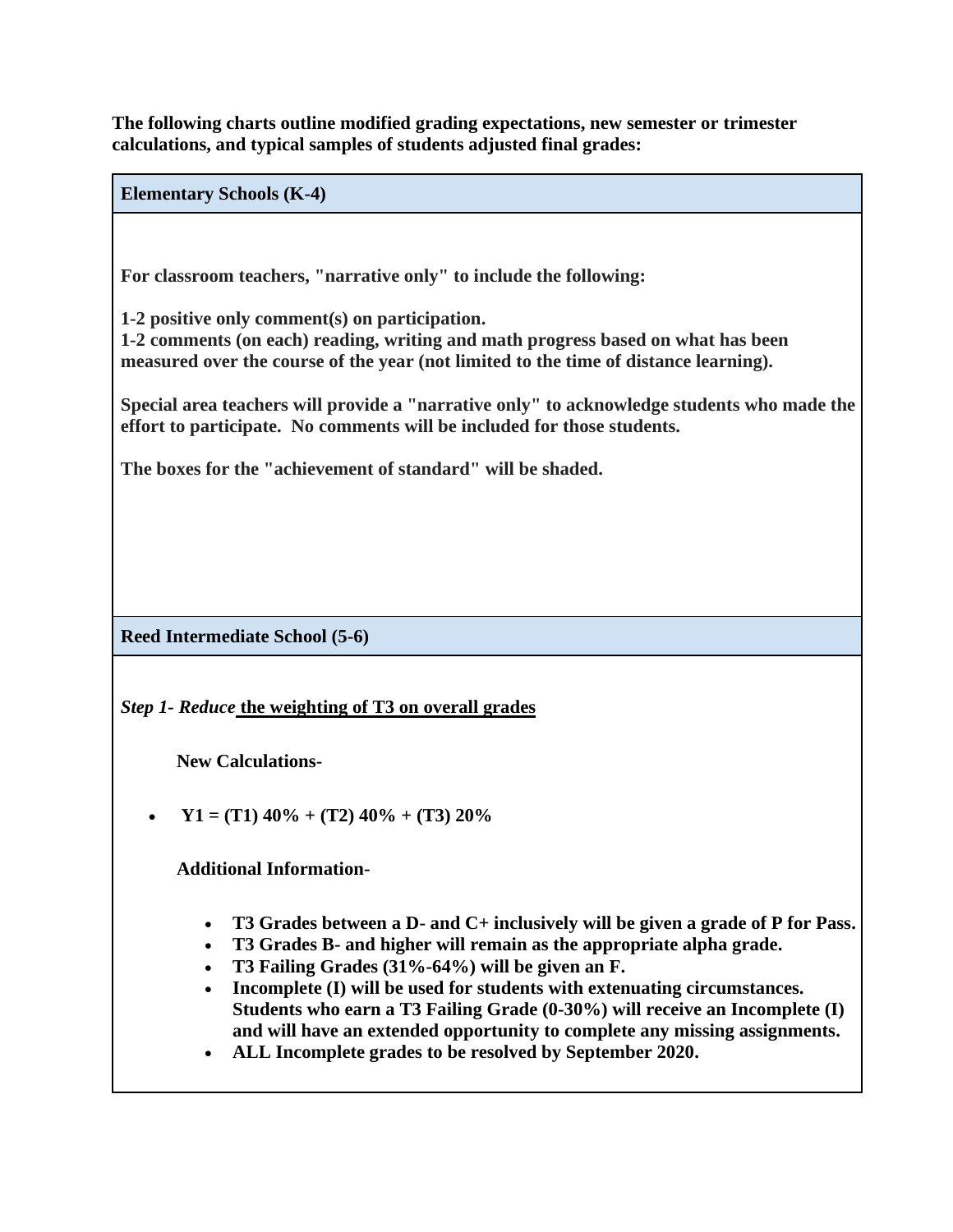| <b>Student Examples:</b>                |            |                        |            |                    |  |
|-----------------------------------------|------------|------------------------|------------|--------------------|--|
|                                         | <b>T1</b>  | <b>T3</b><br><b>T2</b> |            | <b>End of Year</b> |  |
| <b>Student 1 - Traditional</b>          | $92 / A$ - | $88 / B +$             | $70 / C -$ | 83/B               |  |
| <b>Student 1- Alternative Learning</b>  | $92 / A -$ | $88 / B +$             | 79/P       | $88 / B +$         |  |
| <b>Student 2 - Traditional</b>          | $77 / C +$ | $72 / C -$             | 70 / C-    | 73/C               |  |
| <b>Student 2 - Alternative Learning</b> | $77 / C +$ | $72 / C -$             | 79/P       | 76/C               |  |
| <b>Student 3 - Traditional</b>          | $65 / D -$ | $72 / C -$             | 76/C       | 71 / C-            |  |
| <b>Student 3 - Alternative Learning</b> | $65 / D -$ | $72 / C -$             | 79/P       | $71/C -$           |  |
| <b>Student 4 - Traditional</b>          | $80 / B$ - | 74/C                   | 64/F       | $71 / C -$         |  |
| <b>Student 4 - Alternative Learning</b> | $80 / B -$ | 74/C                   | 64/F       | 74 / C             |  |

**Newtown Middle School (7-8)**

*Step 1- Reduce* **the weighting of Q4 on overall grades, eliminate Final Exams.**

**New Calculations-** 

• **Y1** = (Q1)28.33% + (Q2)28.33% + (Q3)28.33% + (Q4)15.01%

*Step 2***- Student selection of end of year grading option - June 8th**

**Option #1- Pass/Fail**

- **Q4 Grades between 30 - 64 will be given a Fail (F).**
- **Fail (F) will be given a numerical grade of 64.**
- **Q4 Grades between a 65-85 will be given a Pass (P).**
- **Pass (P) will be given a numerical grade of 85.**
- **Q4 Grades between 86-100 will be given a Pass with Distinction (P+)**
- **Pass with Distinction (P+) will be given a numerical grade of 93.**
- **Grades below 30 will be given an Incomplete (I) to offer an opportunity for students to complete missing work.**
- **Those with a grade higher than a 93 should choose Option #2.**

**Option #2- Traditional Grading**

• **Students will receive the earned numerical value for Q4.**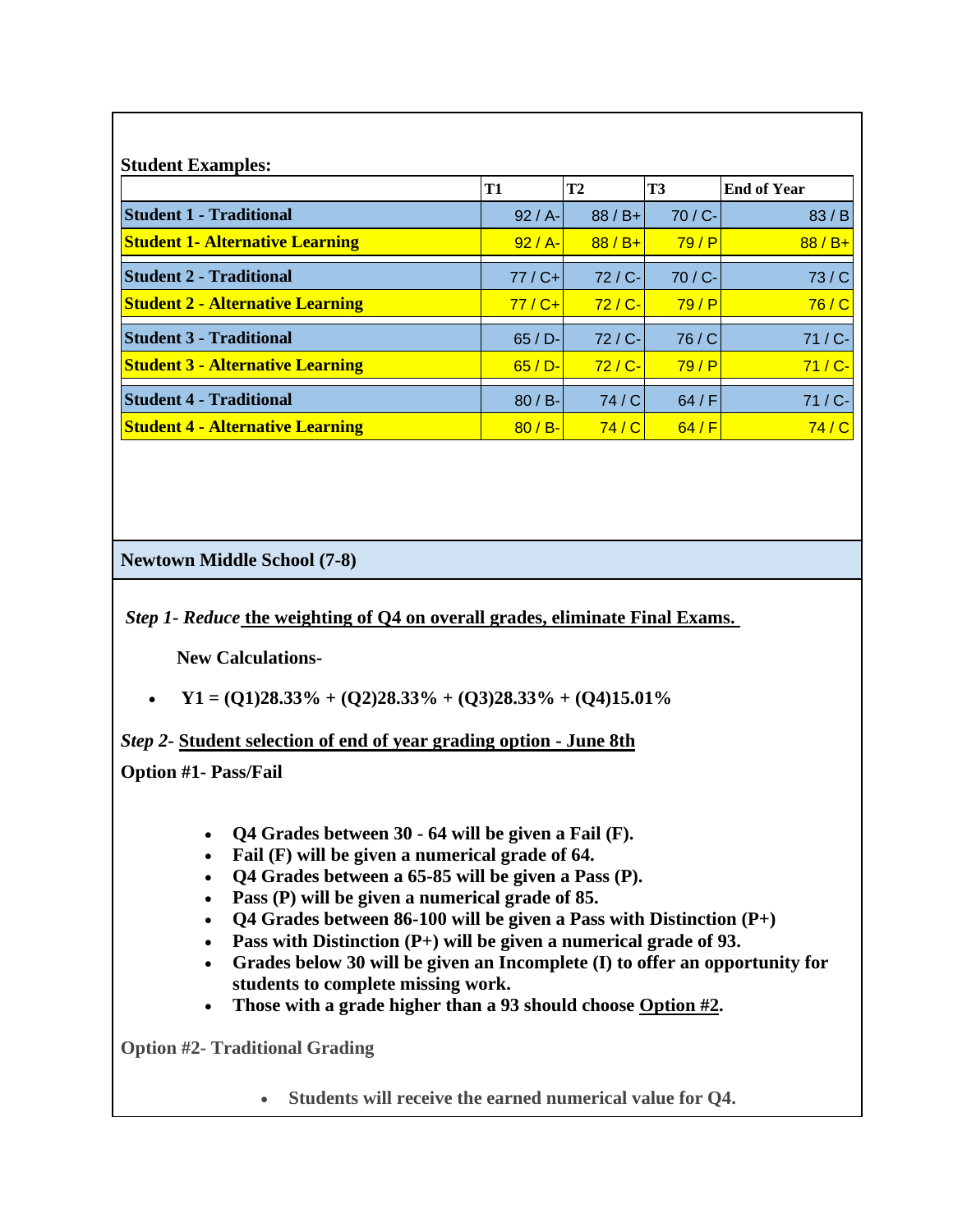**Additional Information (for both Option 1 & 2)**

- **For ALL classes, teachers will raise all Q3 failing grades to 60.**
- **P/P+/F will be reflected in Q4 grades on PowerSchool.**
- **Incomplete (I) will be used for students with extenuating circumstances.**
- **ALL Incomplete grades to be resolved by September 2020.**
- **Students will only submit a change request if they would like Option #2.**
- **Option #2 change requests will be submitted through Google Forms in June.**
- **No Q4 Honor Roll.**

**Student Examples:**

**Please note that "Traditional" refers to the percentage weighting under normal circumstances as seen below for reference.**

## **Y1= Q1(25%)+Q2(25%)+Q3(25%)+Q4(25%)**

## **Option #1 = Pass/Fail with adjusted calculation**

|                                | Q <sub>1</sub> | Q2 | Q <sub>3</sub> | Q <sub>4</sub> | <b>Y1</b> |
|--------------------------------|----------------|----|----------------|----------------|-----------|
|                                |                |    |                |                |           |
| <b>Student 1 Traditional</b>   | 70             | 67 | 50             | 64             | 62.75     |
| <b>Student 1- Option #1</b>    | 70             | 67 | 60             | 64             | 65.42     |
| <b>Student 1- Option #2</b>    | 70             | 67 | 60             | 64             | 65.42     |
| <b>Student 2 - Traditional</b> | 67             | 68 | 66             | 72             | 68.25     |
| <b>Student 2- Option #1</b>    | 67             | 68 | 66             | 85             | 69.7      |
| <b>Student 2- Option #2</b>    | 67             | 68 | 66             | 72             | 67.75     |
| <b>Student 3- Traditional</b>  | 90             | 87 | 85             | 87             | 87.25     |
| <b>Student 3- Option #1</b>    | 90             | 87 | 85             | 93             | 88.18     |
| <b>Student 3- Option #2</b>    | 90             | 87 | 85             | 87             | 87.28     |
| <b>Student 4- Traditional</b>  | 95             | 92 | 90             | 88             | 91.25     |
| <b>Student 4- Option #1</b>    | 95             | 92 | 90             | 93             | 92.43     |
| <b>Student 4- Option #2</b>    | 95             | 92 | 90             | 88             | 91.68     |

### **Option #2 = Numerical Grade with adjusted calculation**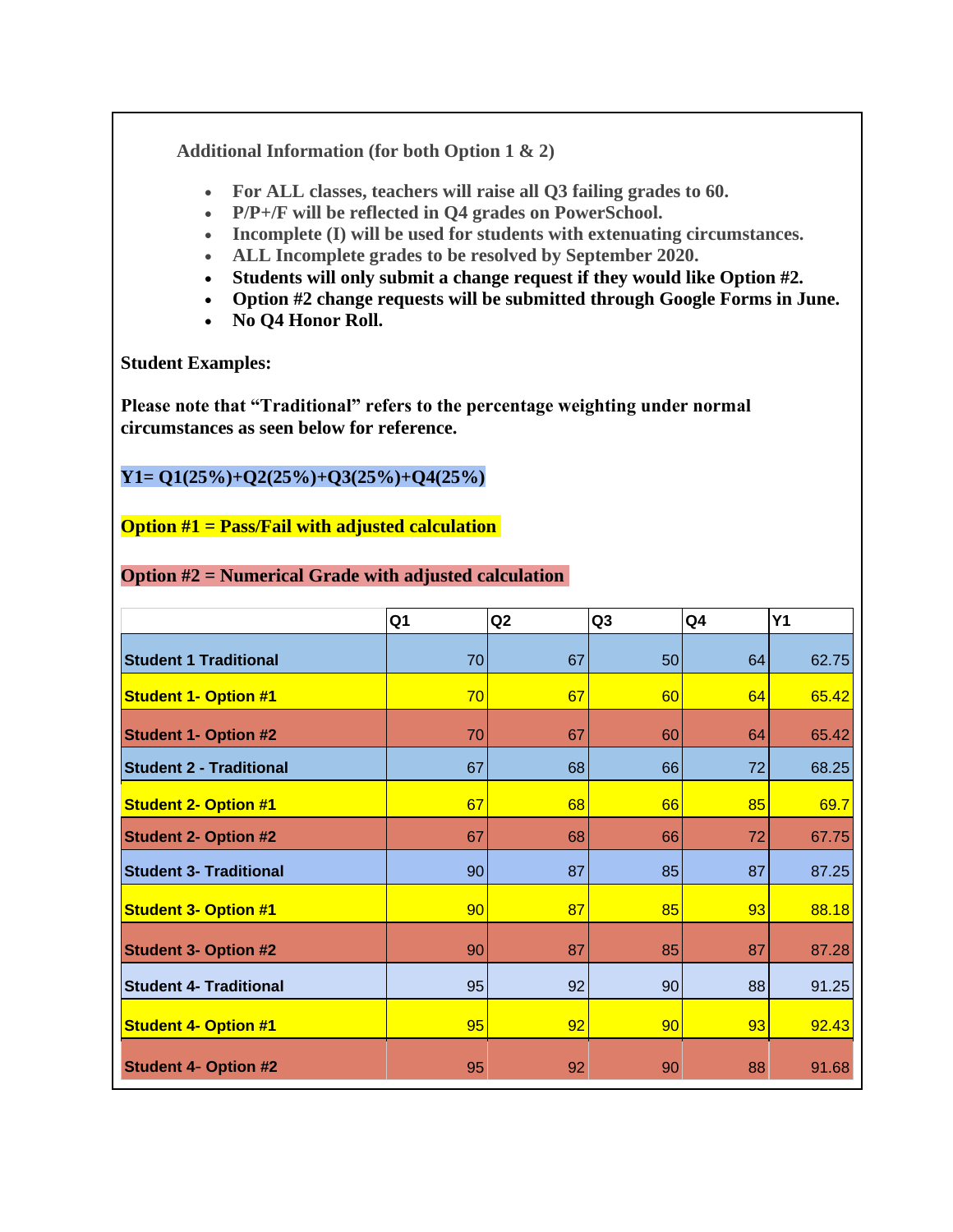**Student Example: NMS Classes that had a Midterm Exam (E1):** 

• **Y1** =  $(Q1)25\% + (Q2)25\% + (E1)10\% + (Q3)25\% + (Q4)15\%$ 

|                                | Q1              | Q <sub>2</sub> | E1 | Q <sub>3</sub> | Q4 | E <sub>2</sub> | lY1   |
|--------------------------------|-----------------|----------------|----|----------------|----|----------------|-------|
| <b>Student 5 - Traditional</b> | 96 <sub>1</sub> | 94             | 88 | 94             | 89 | 88             | 92.2  |
| <b>Student 5 - Option #1</b>   | 96              | 94             | 88 | 94             |    | $93\text{N/A}$ | 93.75 |
| <b>Student 5 - Option #2</b>   | 96              | 94             | 88 | 94             |    | 89 N/A         | 93.15 |

**Newtown High School (9-12)**

*Step 1- Reduce* **the weighting of Q4 on overall grades, eliminate final exams.**

**New Calculations-** 

- $Y1 = (Q1)25\% + (Q2)25\% + (E1)10\% + (Q3)25\% + (Q4)15\%$
- $S2 = (O3)75\% + (O4)25\%$
- **Q4 = (Q4 Classes Only) 100% (Physical Education & Health)**

*Step 2***- Student selection of end of year grading option - June 8th**

**Option #1- Pass/Fail**

- **Q4 Grades between 30 - 64 will be given a Fail (F).**
- **Fail (F) will be given a numerical grade of 64.**
- **Q4 Grades between a 65-85 will be given a Pass (P).**
- **Pass (P) will be given a numerical grade of 85.**
- **Q4 Grades between 86-100 will be given a Pass with Distinction (P+)**
- **Pass with Distinction (P+) will be given a numerical grade of 93.**
- **Grades below 30 will be given an Incomplete (I) to offer an opportunity for students to complete missing work.**
- **Those with a grade higher than a 93 should choose Option #2.**

**Option #2- Numerical Grading**

• **Students will receive the earned numerical value for Q4.**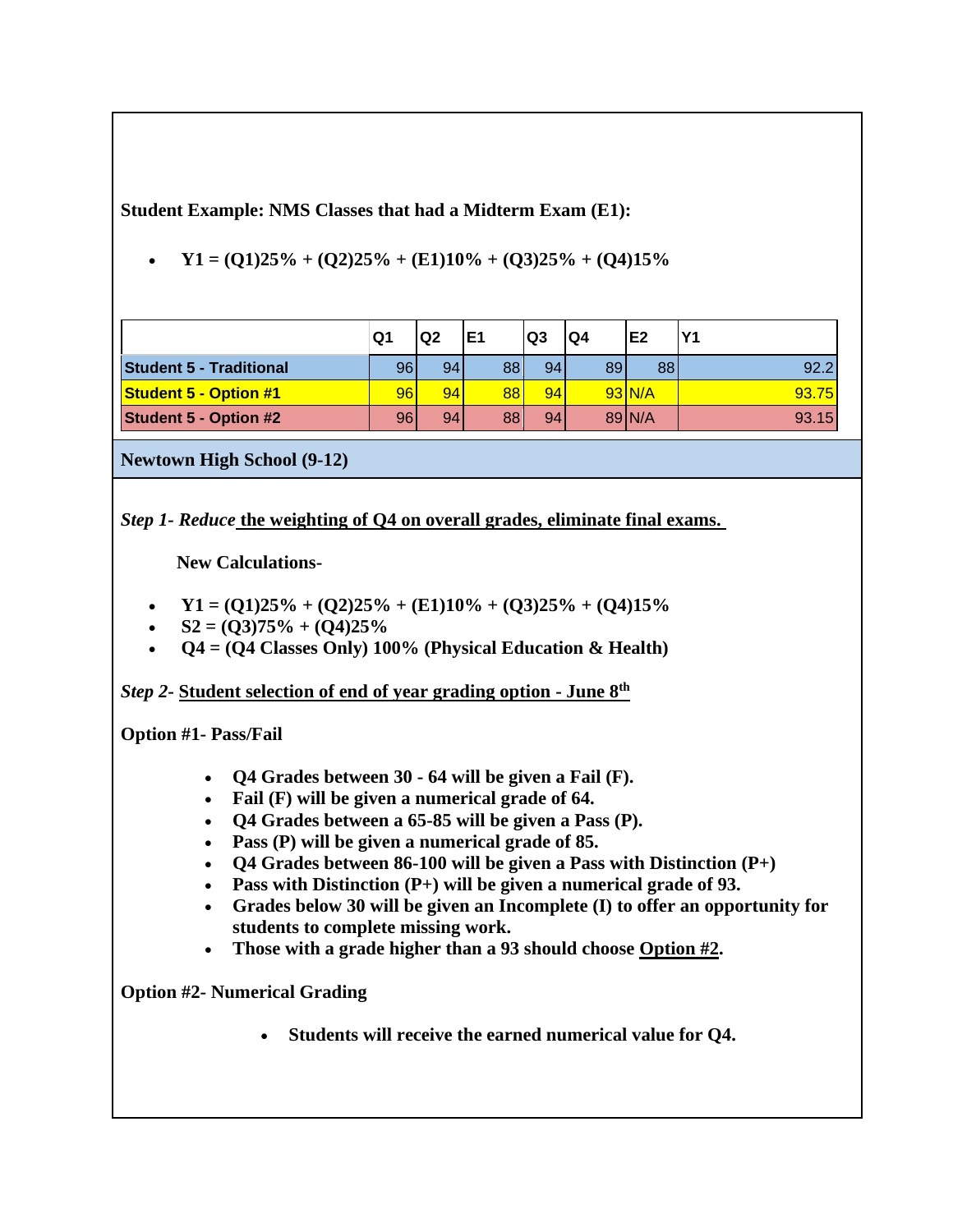**Additional Information (for both Option 1 & 2)**

- **For ALL classes, teachers will raise all Q3 failing grades to 60.**
- **GPA continues based on Y1 Grades.**
- **P/P+/F will be reflected in Q4 grades on PowerSchool.**
- **P/P+/F will not be reflected on a transcript, only Y1 will be reported.**
- **Incomplete (I) will be used for students with extenuating circumstances.**
- **ALL Incomplete grades to be resolved by September 2020.**
- **Students will only submit a change request if they would like Option #2.**
- **Option #2 change requests will be submitted through Google Forms in June.**
- **No Q4 Honor Roll.**

**Student Examples:**

**Please note that "Traditional" refers to the percentage weighting under normal circumstances as seen below for reference.**

**Y1= Q1(20%)+Q2(20%)+E1(10%)+Q3(20%)+Q4(20%)+E2(10%)**

**Option #1 = Pass/Fail with adjusted calculation**

### **Option #2 = Numerical Grade with adjusted calculation**

|                                | Q1              | Q <sub>2</sub>  | E <sub>1</sub> | Q <sub>3</sub> | Q4              | E <sub>2</sub>  | <b>Y1</b> |
|--------------------------------|-----------------|-----------------|----------------|----------------|-----------------|-----------------|-----------|
| <b>Student 1 - Traditional</b> | 70              | 58 <sub>1</sub> | 63             | 58             | 65              | 63              | 62.8      |
| <b>Student 1 - Option #1</b>   | 70              | 58 <sub>1</sub> | 63             | 60             |                 | $85\text{N/A}$  | 66.05     |
| <b>Student 1 - Option #2</b>   | 70              | 58              | 63             | 60             |                 | $65$ N/A        | 63.5      |
| <b>Student 2 - Traditional</b> | 73              | 75              | 73             | 78             | 75              | 73              | 74.8      |
| <b>Student 2 - Option #1</b>   | 73              | 75              | 73             | 78             |                 | $85\vert N/A$   | 76.55     |
| <b>Student 2 - Option #2</b>   | 73              | 75              | 73             | 78             |                 | 75 N/A          | 75.05     |
| <b>Student 3 - Traditional</b> | 89              | 85              | 87             | 82             | 90 <sub>1</sub> | 87              | 86.6      |
| <b>Student 3 - Option #1</b>   | 89              | 85              | 87             | 82             |                 | $93$ N/A        | 86.65     |
| <b>Student 3 - Option #2</b>   | 89              | 85              | 87             | 82             |                 | $90 \text{N/A}$ | 86.2      |
| <b>Student 4 - Traditional</b> | 96 <sub>1</sub> | 94              | 88             | 94             | 97              | 88              | 92.2      |
| <b>Student 4 - Option #1</b>   | 96              | 94              | 88             | 94             |                 | $93$ N/A        | 93.75     |
| <b>Student 4 - Option #2</b>   | 96              | 94              | 88             | 94             |                 | 97 N/A          | 94.35     |